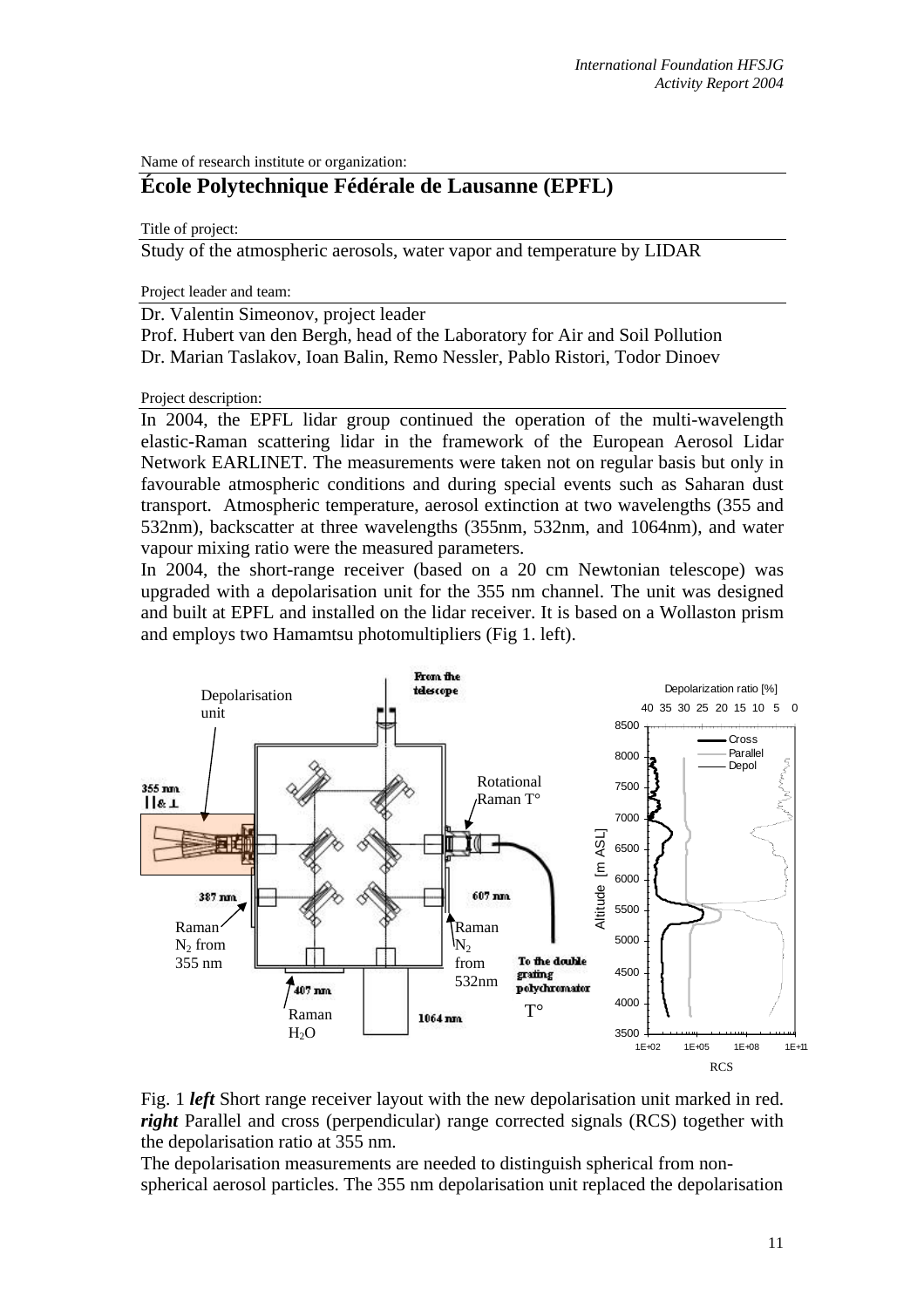unit operated at 532 nm before May 2002 when the 532 nm signal started to be used for temperature measurements. The first measurements taken in March (Fig 1 right) demonstrate the presence of aerosol layer with relatively strong depolarisation (above 25 %) between 5300 and 5600m.

At present only the short-range receiver is in operation. The long-range receiver based on the 76 cm astronomical telescope will be added in the near future. The longrange receiver is already equipped with water vapour and multiple wavelength aerosol channels.



Fig. 2 Optical layout of the spectral separation unit for the ozone channel of the longrange receiver.

A spectral separation unit (Fig. 2) was designed for the new ozone channel of this receiver. The unit has a resolution of 1 nm/mm and is based on a UV enhanced flat field imaging grating (Jobin Yvon SA). The spectral separation unit will be installed together with the specially designed at EPFL six-wavelength transmitter and will allow ozone, water vapour, and multi-wavelength aerosol measurements to be taken with the lidar employing the 76 cm. astronomical telescope. A double-grating polychromator operated at 355 nm for temperature measurements with the long-range receiver is also under construction. The new transmitter together with the employment of the astronomical telescope and the new double-grating polychromator will enhance the lidar operational range for aerosol, temperature and water vapour measurements.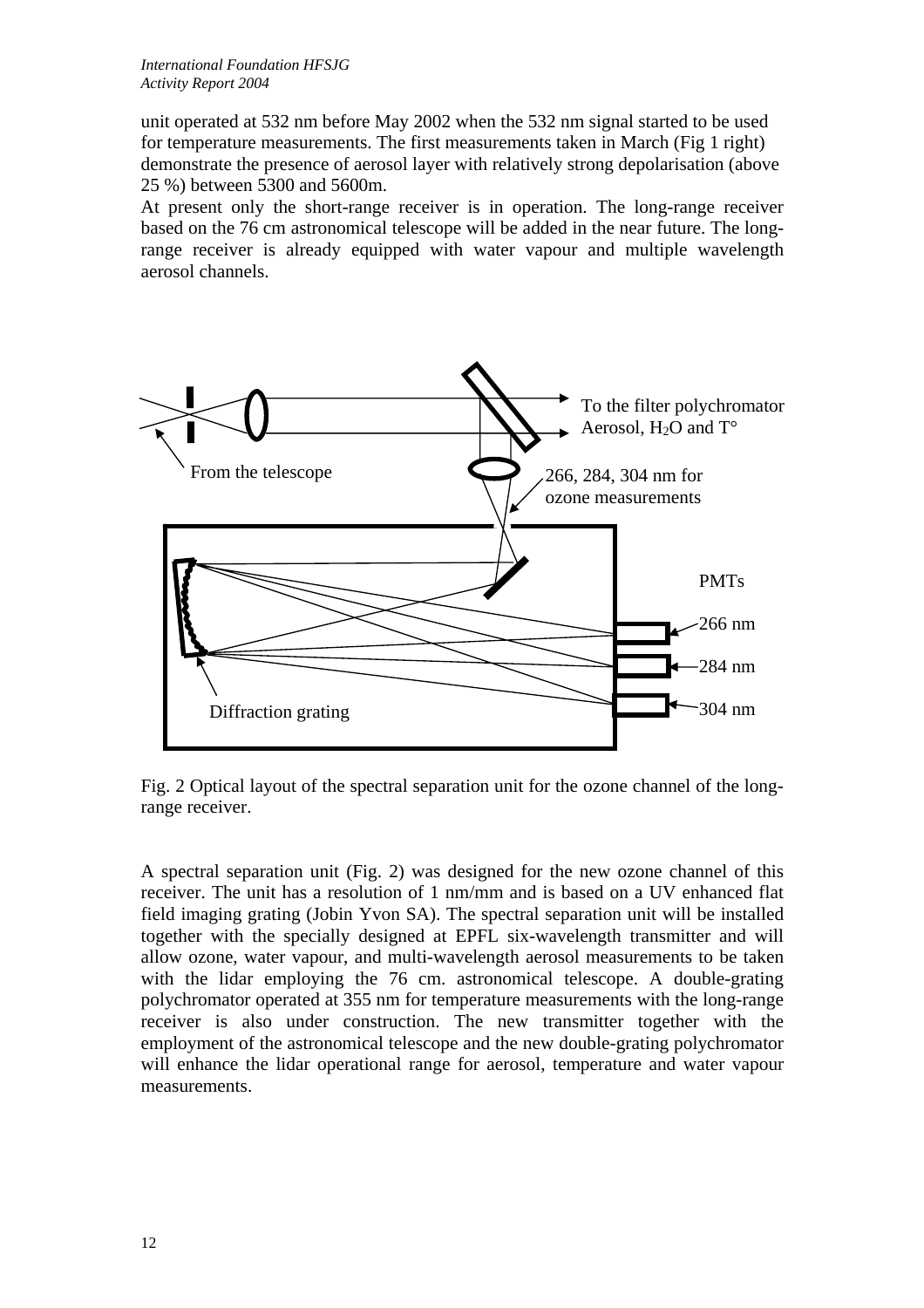Key words:

Multi-wavelength lidar, Raman lidar, pure rotational Raman scattering, aerosols, backscatter and extinction coefficients, troposphere, water-vapor mixing ratio, temperature, Jungfraujoch site, EPFL, ozone

Internet data bases:

[http://lpas.epfl.ch/lidar/research/LidarJungfrau/Jungfrau.html](http://kspc4.unibe.ch/nm)

Collaborating partners/networks:

EARLINET **-E**uropean **A**erosol **R**esearch **LI**dar **NET**work Paul-Scherrer Institute ISM: Payerne station Institute of Atmospheric Optics-Tomsk, Russia

Scientific publications and public outreach 2004:

## **Refereed journal articles**

I. Balin, I. Serikov, S. Bobrovnikov, V. Simeonov , B. Calpini, Y. Arshinov , and H. Van den Bergh, "Simultaneous measurement of atmospheric temperature, humidity, and aerosol extinction and backscatter coefficients by a combined vibrational - purerotational Raman lidar", Applied physics B, **79**, pp. 775-782, (2004).

M. Taslakov, V. Simeonov, and H. van den Bergh, "Ozone detection by Quantum Cascade Laser Single-pulse spectroscopy", submitted to Applied Physics B.

M. Taslakov, V. Simeonov, and H. van den Bergh, **"Q**uantum cascade laser based system for line-of-sight data transmission in the mid IR", to be published in "Laser physics and applications", SPIE vol. 5930, in print.

M. Taslakov, V. Simeonov, and H. van den Bergh,"**O**pen path trace gas measurements using pulse quantum cascade laser", to be published in "Laser physics and applications", SPIE vol. 5930, in print.

### **Book sections**

B. Calpini, V. Simeonov, Trace Gas species detection in the lower atmosphere by lidar in Takashi Fujii and Tetsuo Fukuchi *(eds.) Laser Remote Sensing*,: Dekker/- CRC Press, in press.

### **Conference papers**

I. Balin, M. Parlange, B. Calpini, V. Simeonov, and H. van den Bergh , "Elevated atmospheric boundary layer over the Swiss Alps during the august 2003 heat wave", in the proceedings of the 22nd International laser Radar Conference, Matera Italy 8- 12 July 2004, pp 781-784.

I. Balin, V. Simeonov, I. Serikov, S. Bobrovnikov, B. Calpini,Y. Arshinov, and H. van den Bergh, "Simultaneous measurement of temperature, water vapor, aerosol extinction and backscatter by Raman lidar", in the proceedings of the  $22<sup>nd</sup>$ International laser Radar Conference, Matera Italy 8-12 July 2004, pp.139-142, pp. 139-142.

A. Papayannis et al, "Saharan dust outbreaks towards Europe: 3 years of systematic observations by the European lidar network in the frame of the EARLINET project  $(2000-2003)$ ", in the proceedings of the  $22<sup>nd</sup>$  International laser Radar Conference, Matera Italy 8-12 July 2004, pp. 845-848.